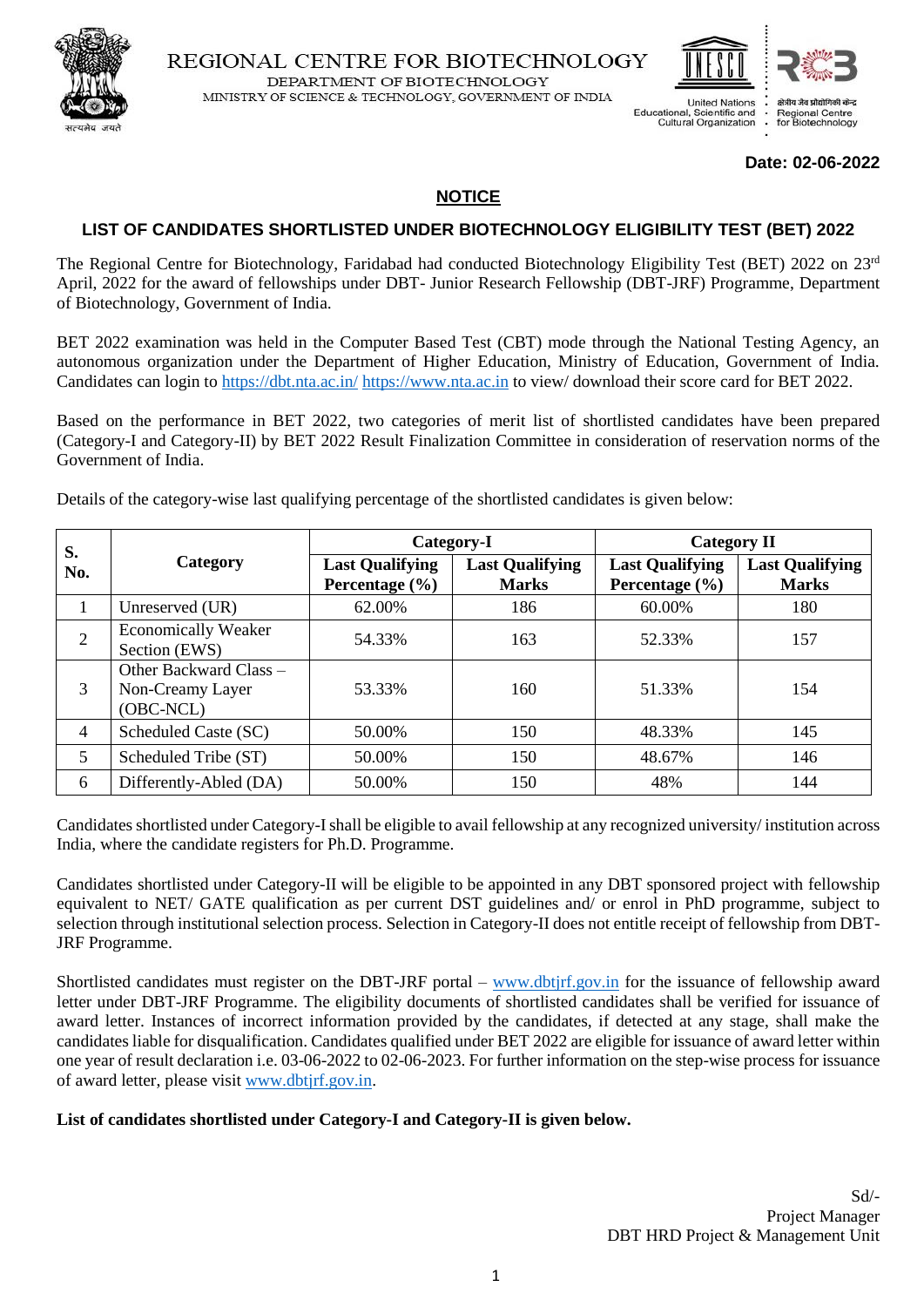

#### REGIONAL CENTRE FOR BIOTECHNOLOGY DEPARTMENT OF BIOTECHNOLOGY

MINISTRY OF SCIENCE & TECHNOLOGY, GOVERNMENT OF INDIA



 $\vdots$ 

**United Nations** Educational, Scientific and<br>Cultural Organization

क्षेत्रीय जैव प्रौ Regional Centre<br>for Biotechnology

# **BIOTECHNOLOGY ELIGIBILITY TEST 2022**

### **LIST OF SHORTLISTED CANDIDATES UNDER CATEGORY – I**

| <b>Application Number</b> | <b>Candidate's Full Name</b> |
|---------------------------|------------------------------|
| 222904105907              | A AKHIL KUMAR                |
| 222904107992              | <b>AAKANKSHA VERMA</b>       |
| 222904113387              | <b>AARTI NOTNANI</b>         |
| 222904104563              | <b>AASHIMA MUKATI</b>        |
| 222904101077              | <b>AASHNA GUPTA</b>          |
| 222904109867              | <b>AAYUSH</b>                |
| 222904109757              | AAYUSH SRIVASTAVA            |
| 222904121424              | <b>AAYUSHEE KHANNA</b>       |
| 222904100193              | <b>ABDUL HAI</b>             |
| 222904117960              | <b>ABHINANDAN GHOSH</b>      |
| 222904101285              | <b>ABHISHEK SINGH</b>        |
| 222904113428              | <b>AHLA KHAN</b>             |
| 222904103955              | <b>AIJAZ AHMAD RATHER</b>    |
| 222904102974              | <b>AISHWARYA JAIN</b>        |
| 222904108090              | AISHWARYA NANDA              |
| 222904102128              | <b>AISHWARYA SHAJI</b>       |
| 222904122150              | AJAY DANGI                   |
| 222904102861              | <b>AJAY KUMAR</b>            |
| 222904109504              | <b>AKANSHA JAISWAL</b>       |
| 222904119349              | AKASH RANJAN MISHRA          |
| 222904101792              | <b>AKSHIT JAIN</b>           |
| 222904116629              | <b>ALIA HASHMI</b>           |
| 222904116236              | <b>AMISHA JOSHI</b>          |
| 222904106365              | <b>AMIT KARMAKAR</b>         |
| 222904116502              | <b>AMMUC.U</b>               |
| 222904124014              | AMRITA BHATTACHARYA          |
| 222904102529              | <b>AMRITESH SARKAR</b>       |
| 222904107369              | ANAGHA SASIDHARAN            |
| 222904117297              | <b>ANAND SINGH RATHORE</b>   |
| 222904113918              | <b>ANANT GUPTA</b>           |
| 222904105108              | <b>ANANYA</b>                |
| 222904100294              | <b>ANANYA DE</b>             |
| 222904125770              | ANANYA DODAMANI              |
| 222904111776              | <b>ANASUA MANDAL</b>         |
| 222904116773              | <b>ANASWAR P</b>             |
| 222904103275              | <b>ANIK BASAK</b>            |
| 222904105608              | <b>ANINDITA MANDAL</b>       |
| 222904116010              | <b>ANINDITA NEOG</b>         |
| 222904111261              | <b>ANJITHA K S</b>           |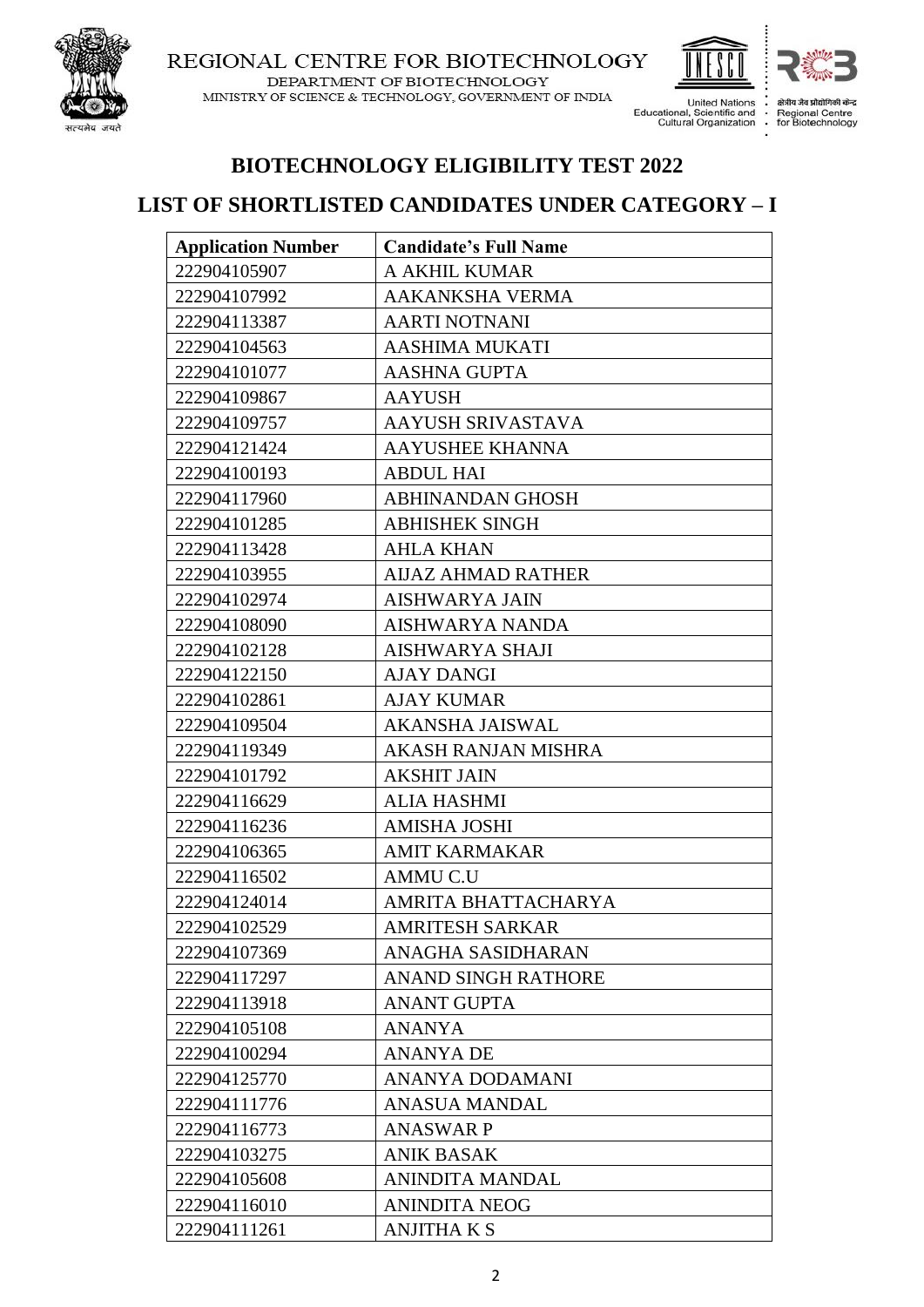

MINISTRY OF SCIENCE & TECHNOLOGY, GOVERNMENT OF INDIA

DEPARTMENT OF BIOTECHNOLOGY



 $\vdots$ 

क्षेत्रीय जैव प्रौद्योगि ी केन्द

United Nations<br>Educational, Scientific and<br>Cultural Organization  $\vdots$ 

Regional Centre<br>Fegional Centre<br>for Biotechnology

| 222904104215 | ANKITA DUTTA CHOWDHURY      |
|--------------|-----------------------------|
| 222904117418 | <b>ANKITA PARASTE</b>       |
| 222904120275 | <b>ANKITA SAHA</b>          |
| 222904106073 | <b>ANKUSH</b>               |
| 222904114975 | <b>ANNU RANI</b>            |
| 222904101068 | <b>ANUJA S NAIR</b>         |
| 222904110089 | <b>ANURADHA GUPTA</b>       |
| 222904101708 | <b>ANUSHKA</b>              |
| 222904102209 | <b>ANUSHKA DAS</b>          |
| 222904115392 | <b>ANVESHA</b>              |
| 222904100156 | <b>AQIB JAVAID</b>          |
| 222904106063 | <b>ARBIND KUMAR</b>         |
| 222904108673 | <b>ARGHYA DAS</b>           |
| 222904105096 | <b>ARIJIT DAS</b>           |
| 222904102694 | ARNAB BHATTACHARYA          |
| 222904115189 | <b>ARNAB KUMAR SHAU</b>     |
| 222904122064 | <b>ARNAB RAY</b>            |
| 222904101147 | <b>ARSHAEP</b>              |
| 222904100110 | <b>ARUN KUMAR S</b>         |
| 222904100100 | ARUNDHATI KARMAKAR          |
| 222904104173 | <b>ARUSHI GOEL</b>          |
| 222904123292 | <b>ARVIND</b>               |
| 222904125780 | <b>ASAD ALI</b>             |
| 222904100222 | ASHABARI PANDA              |
| 222904123385 | <b>ASHISH APKARI</b>        |
| 222904108414 | <b>ASHISH GUPTA</b>         |
| 222904124397 | <b>ASHOK KUMAR</b>          |
| 222904116674 | <b>ASHRITA SINGH</b>        |
| 222904101084 | <b>ASHWANI KUMAR</b>        |
| 222904102361 | <b>ASIF ALI</b>             |
| 222904104627 | <b>ASURU TEJESWARA RAO</b>  |
| 222904109549 | <b>ASWINI KUMAR GUPTA</b>   |
| 222904116018 | <b>ASWINI KUMAR PANDA</b>   |
| 222904100758 | <b>ATHIRA OK</b>            |
| 222904111223 | <b>ATUL KUMAR ROY</b>       |
| 222904112164 | <b>AYESHA FARAZ</b>         |
| 222904117014 | <b>AYUSHI KUMARI</b>        |
| 222904101612 | <b>AYUSHI SINGH</b>         |
| 222904111597 | <b>AZEEM KHAN</b>           |
| 222904102028 | <b>B TULJA RAM SINGH</b>    |
| 222904101841 | <b>BABITA KUMARI</b>        |
| 222904102250 | <b>BAIBHAV KUMAR</b>        |
| 222904122662 | <b>BAISHALI CHAKRABORTY</b> |
| 222904125703 | <b>BHANU PRATAP</b>         |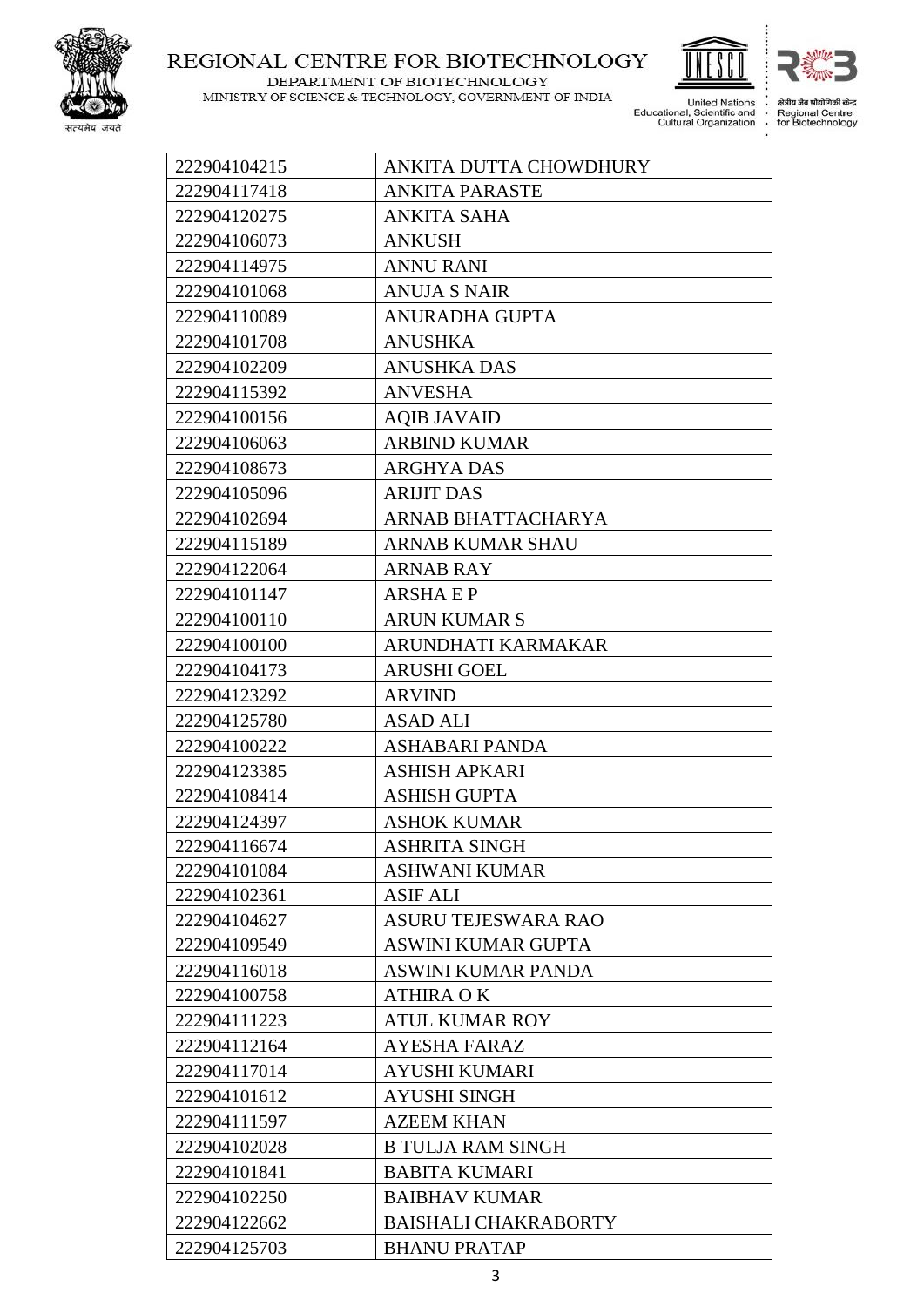

DEPARTMENT OF BIOTECHNOLOGY

MINISTRY OF SCIENCE & TECHNOLOGY, GOVERNMENT OF INDIA United Nations<br>Educational, Scientific and<br>Cultural Organization J.  $\vdots$ 



 $\vdots$ 

क्षेत्रीय जैव प्रौद्योगि ी केन्द Regional Centre<br>for Biotechnology

| 222904107989 | <b>BHARTI GOLCHHA</b>          |
|--------------|--------------------------------|
| 222904100684 | <b>BHASKAR SAXENA</b>          |
| 222904120435 | <b>BHASKARWAR ADITYA VILAS</b> |
| 222904102809 | <b>BHAWNA KHANNA</b>           |
| 222904107266 | <b>BIMAL JANA</b>              |
| 222904102056 | <b>BIPRATIP DUTTA</b>          |
| 222904104460 | BISWAHEREE MAHANANDA           |
| 222904100921 | <b>BISWAJIT BISWAS</b>         |
| 222904100994 | <b>BIYAS MUKHERJEE</b>         |
| 222904113515 | <b>CHANCHAL SHARMA</b>         |
| 222904108455 | <b>CHANDAN SHRINGI</b>         |
| 222904115434 | <b>CHANDRAKANTH M</b>          |
| 222904113122 | <b>CHANDRASHEKHARA K</b>       |
| 222904102310 | <b>CHANDRAYEE DEY</b>          |
| 222904112005 | <b>CHAVAN SIDDHI KIRAN</b>     |
| 222904126474 | <b>CHAYANIKA GOGOI</b>         |
| 222904105796 | <b>CHHAVI DUA</b>              |
| 222904107459 | <b>CHINMAYA JENA</b>           |
| 222904118716 | CHODVADIYA JAIMIN ARVINDBHAI   |
| 222904113235 | <b>DEBANJAN GHOSH</b>          |
| 222904103944 | DEBARATI RAY                   |
| 222904107407 | <b>DEBASISH GHOSH</b>          |
| 222904102695 | <b>DEBNITA MONGAL</b>          |
| 222904103641 | DEBODYUTI SADHUKHAN            |
| 222904102370 | DEBOPRIYO MUKHERJEE            |
| 222904122500 | DEEKSHA SINGH                  |
| 222904111665 | DEEPAK KUMAR ROUT              |
| 222904106741 | DEEPAK POKHREAL                |
| 222904105625 | <b>DEEPIKA</b>                 |
| 222904116743 | <b>DEEPIKA VERMA</b>           |
| 222904104416 | <b>DEEPSHIKHA</b>              |
| 222904111258 | <b>DEVANSHU VERMA</b>          |
| 222904100916 | DEVASANI JAGADEESWARA REDDY    |
| 222904103691 | <b>DHARITRI CHAUDHURI</b>      |
| 222904119679 | <b>DHRUBA CHATTERJEE</b>       |
| 222904117627 | <b>DHUJANA NS</b>              |
| 222904106963 | <b>DIBAKAR GHOSH</b>           |
| 222904100995 | <b>DIBYANKAR BARIK</b>         |
| 222904106869 | <b>DINESH KUMAR</b>            |
| 222904126460 | <b>DIVYANSHU TIWARI</b>        |
| 222904125992 | <b>ESHA SIRCAR</b>             |
| 222904104203 | <b>EVAN DEBNATH</b>            |
| 222904125229 | <b>FAIZAN MOHI UD DIN BHAT</b> |
| 222904101499 | <b>FARHANUR RAHMAN</b>         |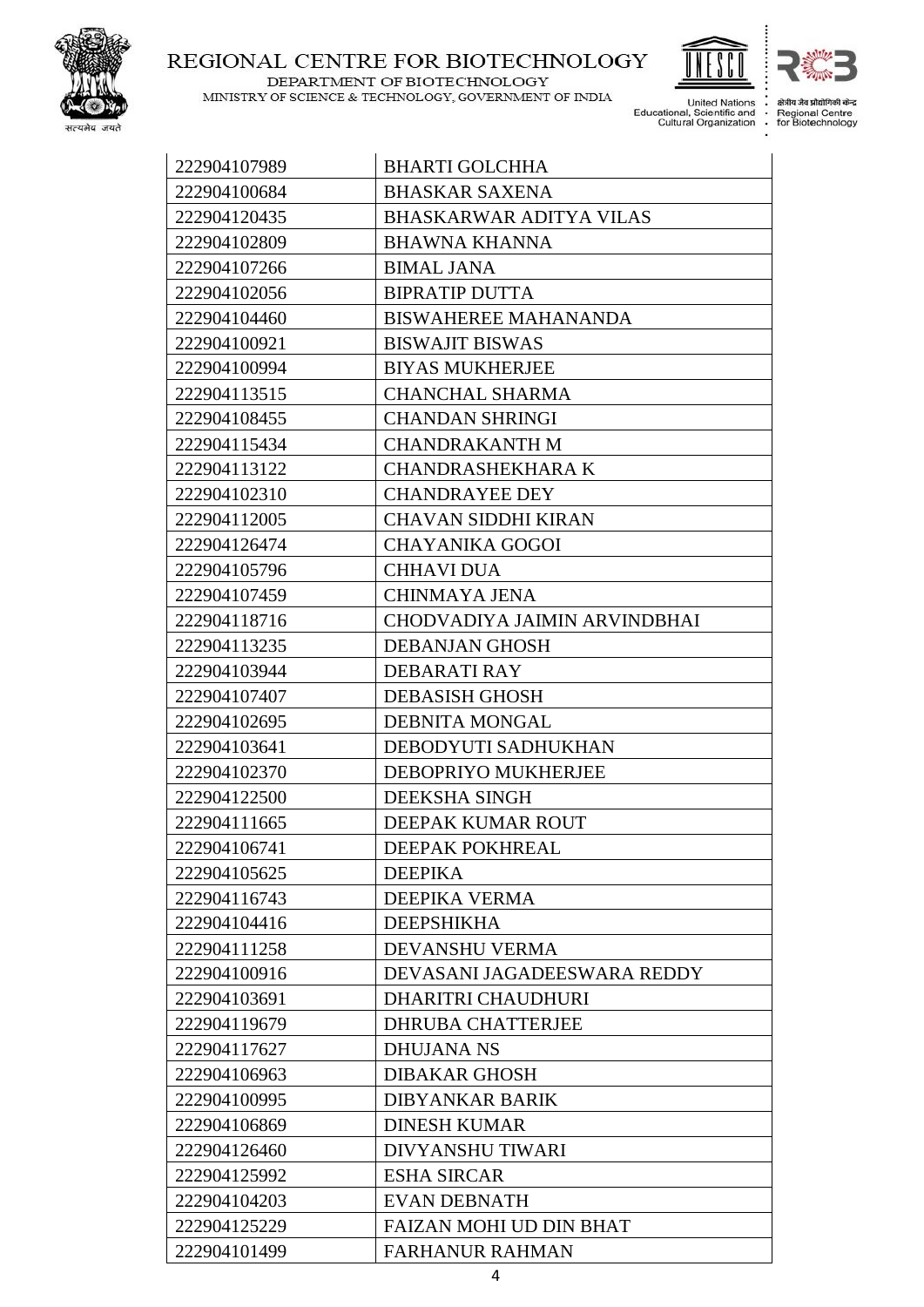

MINISTRY OF SCIENCE & TECHNOLOGY, GOVERNMENT OF INDIA

DEPARTMENT OF BIOTECHNOLOGY



 $\vdots$ 

क्षेत्रीय जैव प्रौद्योगि की केन्द्र Regional Centre<br>Fegional Centre<br>for Biotechnology

|              | ulluldi Orudilizdiloli         |
|--------------|--------------------------------|
| 222904108885 | <b>FIZA HAMID</b>              |
| 222904124181 | <b>GAIKWAD VIBHOR VIJAY</b>    |
| 222904125285 | GARGI                          |
| 222904102794 | <b>GARGI MAHAJAN</b>           |
|              | <b>GHANCHI MOHAMMADFESAL</b>   |
| 222904103260 | MOHAMMADIQBAL                  |
| 222904120331 | <b>GINKUNTLA SAIKIRAN GOUD</b> |
| 222904114864 | <b>GIRIJA SURENDRA JOGWAR</b>  |
| 222904108108 | <b>GOKUL BABUS</b>             |
| 222904122549 | <b>GOPAL ROY</b>               |
| 222904113173 | <b>GOPIKA S</b>                |
| 222904110221 | <b>GOURAV KUMAR</b>            |
| 222904101904 | <b>GULSHAN MAURYA</b>          |
| 222904107397 | <b>GUNAK</b>                   |
| 222904115104 | <b>GUNDA VISHAL</b>            |
| 222904116161 | <b>GUNEET SINGH TARANG</b>     |
| 222904102134 | <b>HARIDEV P</b>               |
| 222904108712 | <b>HARSHIT ARYA</b>            |
| 222904100774 | <b>HARSHUL KAPOOR</b>          |
| 222904111467 | <b>HEBA JAMAL</b>              |
| 222904112811 | <b>HIDAM BISHWORJIT SINGH</b>  |
| 222904105247 | <b>HIMANGSHU SARMA</b>         |
| 222904115649 | <b>HUDA ANSARI</b>             |
| 222904118187 | <b>INDRA LODHA</b>             |
| 222904107809 | <b>ISHITA MANUJA</b>           |
| 222904117916 | <b>ISHITA MITTAL</b>           |
| 222904118124 | J P SHIRLEY NIVETA             |
| 222904105824 | <b>JALIGAM NIKHIL KUMAR</b>    |
| 222904101123 | <b>JAWAHARP</b>                |
| 222904126446 | <b>JAYANTI KUMARI</b>          |
| 222904126104 | <b>JEET ROY</b>                |
| 222904125765 | <b>JIGNESH PRAJAPATI</b>       |
| 222904101208 | JITHIN P.V.                    |
| 222904103934 | <b>JOANNA PAULSON</b>          |
| 222904118713 | JYOTIPRAGNAYA NAYAK            |
| 222904112618 | K. GAUTAM                      |
| 222904120874 | KANATHALA ANJANA PRIYADARSHANI |
| 222904111835 | KANIKA CHAWLA                  |
| 222904104194 | <b>KANKAN DATTA</b>            |
| 222904122761 | <b>KARTHIK M</b>               |
| 222904121382 | <b>KARTIK MANDAL</b>           |
| 222904116032 | KARTIKEYA AVADHANI             |
| 222904103281 | KAVERI DATTATRAY JAGTAP        |
| 222904119886 | <b>KAVITA DEVI</b>             |
|              | 5.                             |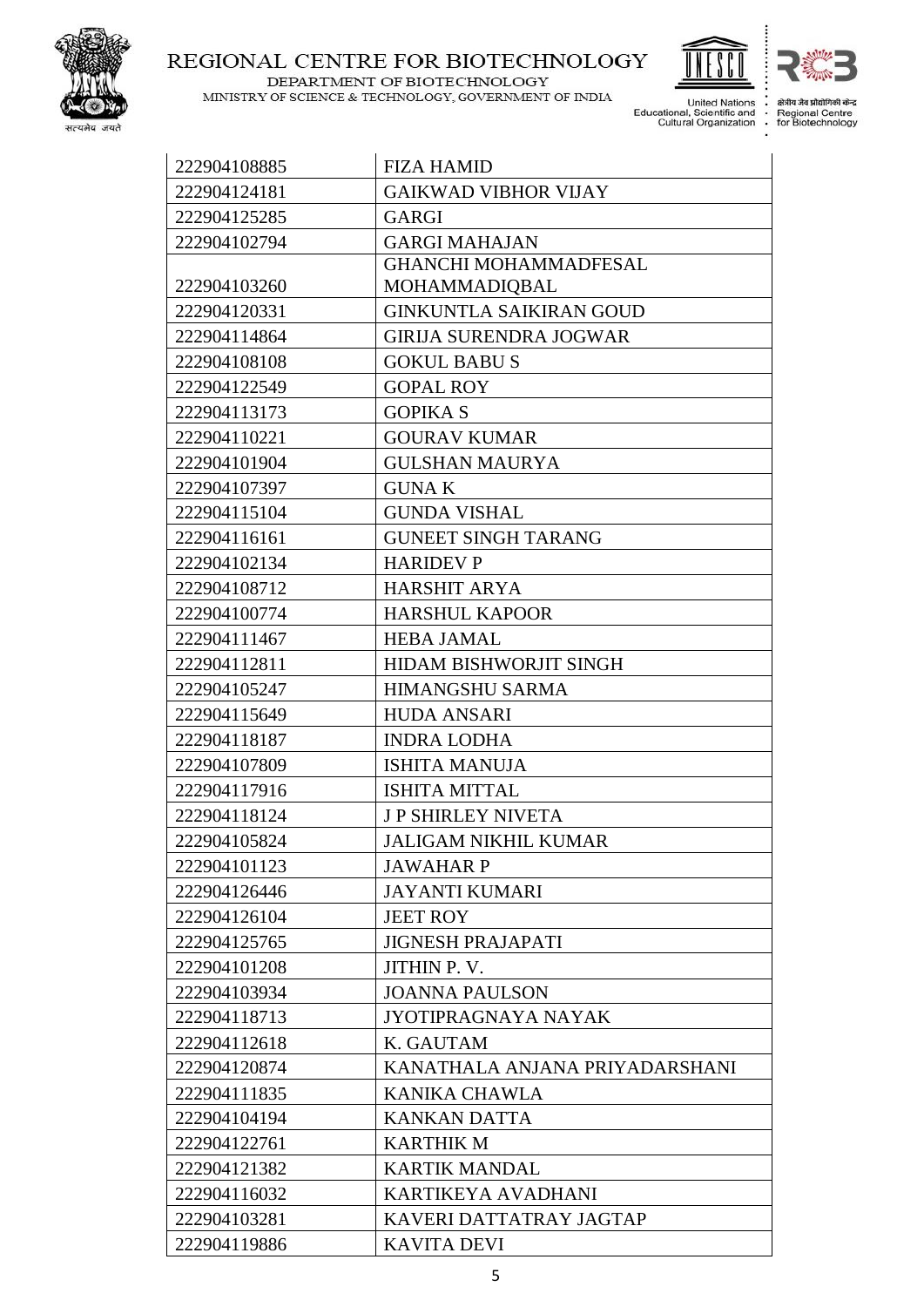

DEPARTMENT OF BIOTECHNOLOGY MINISTRY OF SCIENCE & TECHNOLOGY, GOVERNMENT OF INDIA United Nations<br>Educational, Scientific and<br>Cultural Organization J.

 $\vdots$ 

क्षेत्रीय जैव प्रौद्योगि ी केन्द

Regional Centre<br>Fegional Centre<br>for Biotechnology  $\vdots$ 

| 222904113091 | <b>KEDAR MAL SHARMA</b>    |
|--------------|----------------------------|
| 222904118845 | KEWAT SURAJ CHHEDILAL      |
| 222904110218 | <b>KIRAN KUMARI</b>        |
| 222904113475 | <b>KIRAN TAK</b>           |
| 222904113826 | <b>KIRTI PANDEY</b>        |
| 222904106699 | <b>KISHAN KUMAR</b>        |
| 222904108951 | <b>KM NIGAR</b>            |
| 222904102316 | <b>KOMAL GUPTA</b>         |
| 222904124634 | <b>KOMAL PREET KAUR</b>    |
| 222904124717 | <b>KRISHNA NAYANA RU</b>   |
| 222904113253 | <b>KRITI BHARDWAJ</b>      |
| 222904104533 | KSHYAMA SUBHADARSINI TUNG  |
| 222904100335 | <b>KUNAL MEENA</b>         |
| 222904122161 | KURMA DEVAKRISHNA          |
| 222904100391 | <b>LAKSHAY GARG</b>        |
| 222904110077 | <b>LALIT SINGH SAGAR</b>   |
| 222904103190 | LANDE KASHMIRI MANISHRAO   |
| 222904115440 | LEKHASHREE LK              |
| 222904100721 | LIPTIKANTA BHOI            |
| 222904100177 | <b>LISHA</b>               |
| 222904100021 | <b>MADHU YADAV</b>         |
| 222904113088 | <b>MAHIPAL SINGH RAO</b>   |
| 222904120576 | <b>MANISH KUMAR NAYAK</b>  |
| 222904115320 | <b>MANISHA</b>             |
| 222904101441 | <b>MANISHA KUMARI</b>      |
| 222904110015 | <b>MANISHA NEHRA</b>       |
| 222904111909 | <b>MANISHA SAHU</b>        |
| 222904100671 | <b>MANJU TAGORE</b>        |
| 222904100018 | <b>MANOJ SI</b>            |
| 222904110690 | <b>MANSI JOSHI</b>         |
| 222904100544 | MARU DEVANGKUMAR VELJIBHAI |
| 222904102917 | <b>MAYUKH CHATTERJEE</b>   |
| 222904102875 | <b>MD NADIR HASSAN</b>     |
| 222904107667 | <b>MD SAMIM HASSAN</b>     |
| 222904124665 | <b>MEENAKSHI</b>           |
| 222904104341 | <b>MIHIR KUMAR</b>         |
| 222904126743 | MINI RAJESH NAZKANI        |
| 222904119489 | MITESH MUKUND KHISTI       |
| 222904124326 | <b>MOHAMMAD AQUIB</b>      |
| 222904101788 | MOHAMMAD SIRAZUDDIN ANSARI |
| 222904122843 | MOHAMMED WASEEQUR RAHMAN   |
| 222904106612 | <b>MOHD AAQUIB</b>         |
| 222904104709 | <b>MOHD SOBAN ALI</b>      |
| 222904117368 | <b>MOHINI</b>              |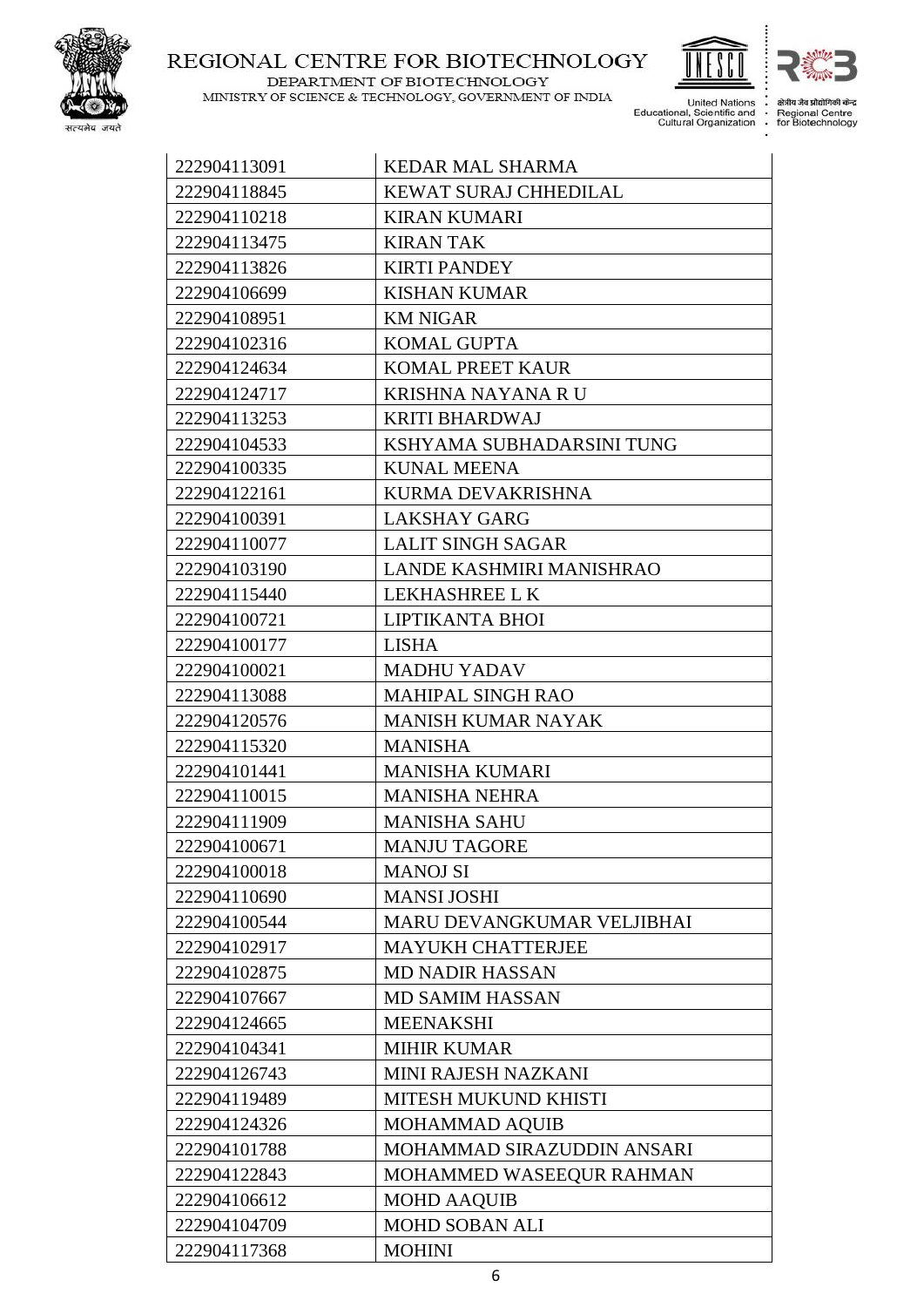

MINISTRY OF SCIENCE & TECHNOLOGY, GOVERNMENT OF INDIA

DEPARTMENT OF BIOTECHNOLOGY

United Nations<br>Educational, Scientific and<br>Cultural Organization  $\ddot{\cdot}$ 

 $\vdots$ 

क्षेत्रीय जैव प्रौद्योगिकी केन्द्र

Regional Centre<br>for Biotechnology

| 222904105429 | <b>MONIKA</b>               |
|--------------|-----------------------------|
| 222904117452 | <b>MONIKA S</b>             |
| 222904119536 | MUHAMMAD UZAIR ASHRAF       |
| 222904119982 | MUHAMMED AFTHAB T A         |
| 222904101144 | <b>MUKESH KUMAR</b>         |
| 222904102681 | MUKHARE RUSHIKESH SUNIL     |
| 222904106252 | MUKTABAI MADHAV BAMANKAR    |
| 222904100909 | <b>MUSKAAN JINDAL</b>       |
| 222904102474 | <b>MUSKAN</b>               |
| 222904101537 | <b>NAIK YOGESH DASHRATH</b> |
| 222904108649 | <b>NAINA VERMA</b>          |
| 222904107208 | NAMRATA DHARA               |
| 222904104238 | <b>NAVEEN GOEL</b>          |
| 222904101793 | <b>NAVEEN KUMAR</b>         |
| 222904112254 | <b>NAVEEN KUMAR</b>         |
| 222904110358 | <b>NAVEEN KUMAR</b>         |
| 222904124536 | <b>NAVEEN NISCHAL</b>       |
| 222904124804 | <b>NAVNEET KAUR</b>         |
| 222904103709 | <b>NEHA BISWAS</b>          |
| 222904115133 | NEHA CHAURASIYA             |
| 222904124703 | <b>NEHA GUPTA</b>           |
| 222904113718 | <b>NEHA MAURYA</b>          |
| 222904101908 | <b>NEHA RAWAT</b>           |
| 222904100353 | <b>NIDHA PARVEEN</b>        |
| 222904101268 | <b>NILANJANA BANERJEE</b>   |
| 222904115195 | <b>NILANJANA DAS</b>        |
| 222904105213 | NILESH KUMAR KAUNDAL        |
| 222904122821 | NIRANJANA NAIR              |
| 222904105488 | <b>NIRMALA</b>              |
| 222904110166 | <b>NISHA</b>                |
| 222904125797 | <b>NISHA SAO</b>            |
| 222904109585 | <b>NITISH KUMAR</b>         |
| 222904120915 | <b>NIYAZ AHMED</b>          |
| 222904102879 | NOORUDDEEN JABBAR           |
| 222904112763 | <b>OMPRAKASH NATH</b>       |
| 222904102569 | PABBITHI BHARATHNAVEEN      |
| 222904114322 | PADMANAVA DASGUPTA          |
| 222904113341 | PALLAVI RATHA               |
| 222904111848 | PANDEY PANKAJ GIRISH        |
| 222904102284 | PARESH PRIYADARSHAN RANA    |
| 222904107620 | PARTHA MONDAL               |
| 222904112232 | <b>PAYAL</b>                |
| 222904123776 | PIYUSH GOEL                 |
| 222904105808 | POOJA YADAV                 |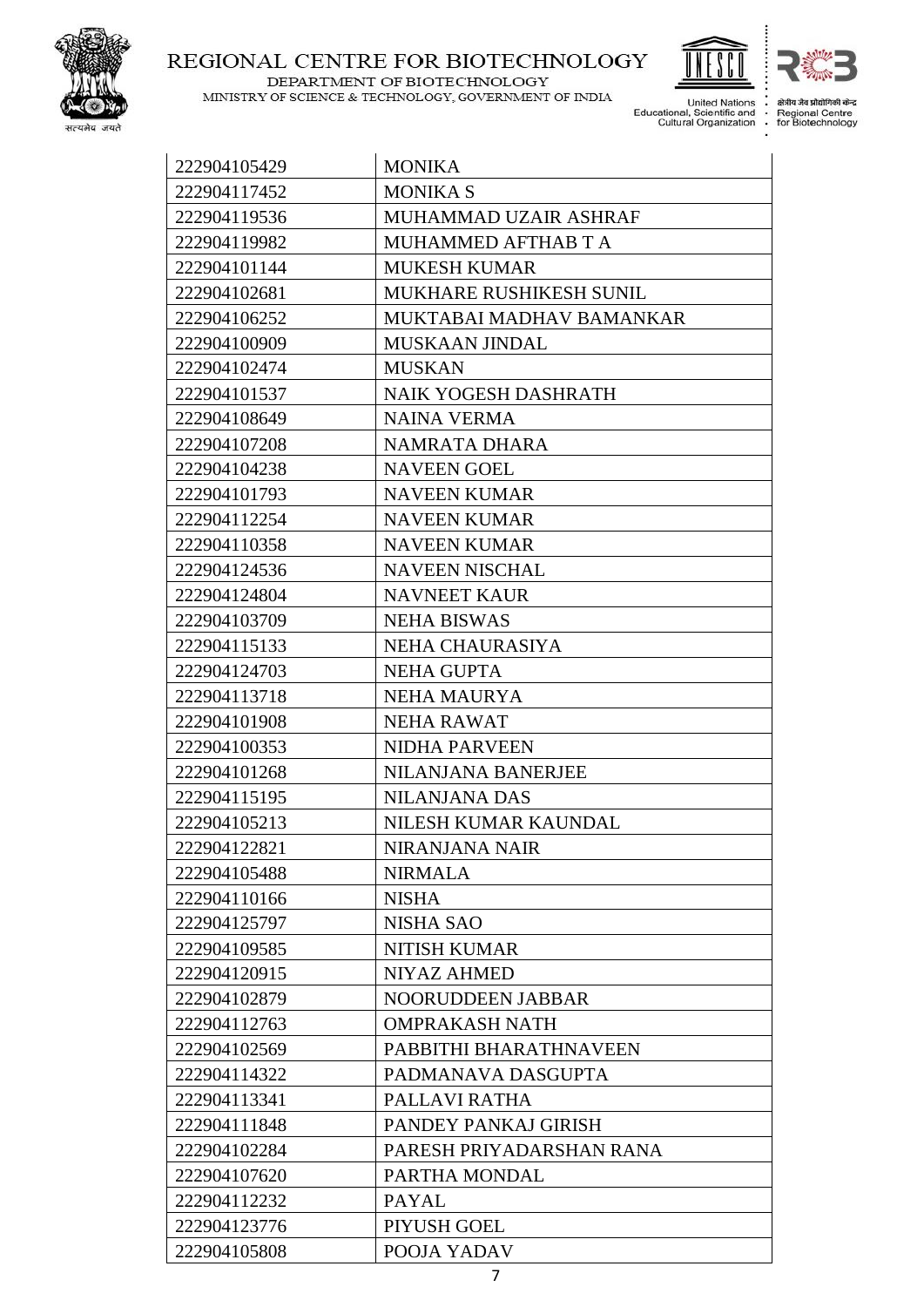

DEPARTMENT OF BIOTECHNOLOGY

h I MINISTRY OF SCIENCE & TECHNOLOGY, GOVERNMENT OF INDIA United Nations<br>Educational, Scientific and<br>Cultural Organization



ी केन्द

क्षेत्रीय जैव प्रौद्यो Regional Centre<br>for Biotechnology  $\vdots$ 

| 222904115689 | PRAGYA GUPTA             |
|--------------|--------------------------|
| 222904106611 | PRAGYA PAHCHAN           |
| 222904116947 | PRAJWAL S                |
| 222904101745 | PRAMIT KUMAR GHOSH       |
| 222904114718 | PRANAY B GAIKWAD         |
| 222904102867 | PRASANJIT JENA           |
| 222904126013 | PRATEEKSHYA DAS          |
| 222904121494 | PRAVEEN KUMAR NAYAK      |
| 222904107646 | PREETI SINGHAL           |
| 222904122919 | PREM DAS                 |
| 222904108470 | PRIANKA KUMARI           |
| 222904105351 | PRIYA GILL               |
| 222904100179 | PRIYA RANJAN PARIDA      |
| 222904107574 | PRIYA SHARMA             |
| 222904116524 | PRIYANKA VITTHAL JUNGARI |
| 222904117159 | PRIYANSHU PRIYA          |
| 222904102546 | PRONAY BRAHMACHARI       |
| 222904102016 | <b>PUJA CHATTERJEE</b>   |
| 222904112818 | <b>PUJA GHOSH</b>        |
| 222904115777 | PUPPALA ALEKHYA          |
| 222904123884 | PURBA DARIPA             |
| 222904115191 | <b>PURVA</b>             |
| 222904108227 | RAHUL CHAUDHARI          |
| 222904105778 | <b>RAHUL JAISWAL</b>     |
| 222904104263 | <b>RAHUL YADAV</b>       |
| 222904118308 | <b>RAJAB MALIK</b>       |
| 222904105701 | RAJARSHI SANYAL          |
| 222904100697 | <b>RAJAT RATHUR</b>      |
| 222904114281 | RAJESH KUMAR PRADHAN     |
| 222904108845 | RAJPUT SHWETA JITENDRA   |
| 222904122520 | <b>RAKESH REDDY.R</b>    |
| 222904119744 | <b>RAMYA</b>             |
| 222904124637 | RAMYAPR                  |
| 222904123714 | RAMYA VILVADRINATH       |
| 222904113964 | RATULANANDA BHADURY      |
| 222904114041 | <b>RAVI KUMAR SHARMA</b> |
| 222904127030 | <b>REKHA MAHATO</b>      |
| 222904112924 | <b>RHEA VINCHHI</b>      |
| 222904121449 | RIDDHI UMESH SOLANKI     |
| 222904113209 | <b>RINKI BASOYA</b>      |
| 222904110485 | <b>RISHABH KHOSLA</b>    |
| 222904100144 | <b>RITWIK MANDAL</b>     |
| 222904126052 | RIYANKA CHATTERJEE       |
| 222904107165 | <b>ROHINI BHATT</b>      |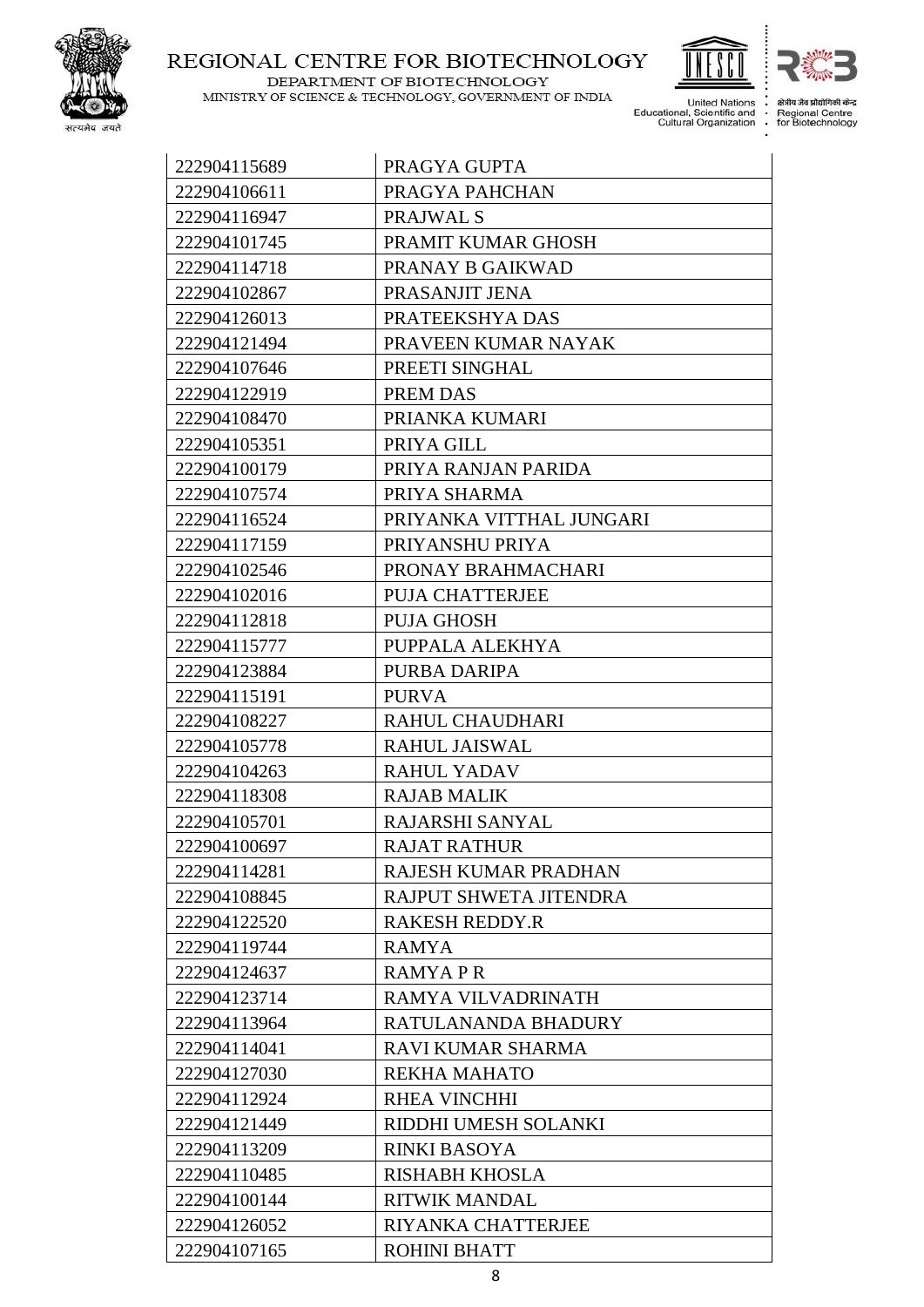

DEPARTMENT OF BIOTECHNOLOGY MINISTRY OF SCIENCE & TECHNOLOGY, GOVERNMENT OF INDIA

h United Nations<br>
Educational, Scientific and<br>
Cultural Organization

 $\vdots$ 

क्षेत्रीय जैव प्रौद्योगिकी केन्द्र Regional Centre<br>for Biotechnology

| 222904109443 | <b>RUCHI</b>                  |
|--------------|-------------------------------|
| 222904100815 | <b>RUCHI KUMARI</b>           |
| 222904100714 | <b>RUDRA NATH GHOSH</b>       |
| 222904104288 | <b>RUPAK SAHA</b>             |
| 222904109431 | <b>S YAADESH</b>              |
| 222904115655 | <b>SACHIN KUMAR</b>           |
| 222904117609 | <b>SACHIN MAHAWAR</b>         |
| 222904103796 | <b>SAGNIK BHATTACHARJEE</b>   |
| 222904103346 | SAGPARIYA TIXIT BHARATBHAI    |
| 222904112578 | <b>SAHANA SK</b>              |
| 222904115521 | <b>SAHIL</b>                  |
| 222904120075 | <b>SAHIL RANA</b>             |
| 222904112878 | <b>SAIKAT KARURI</b>          |
| 222904123207 | <b>SAIMA PERWEEN</b>          |
| 222904107349 | <b>SAJANA S</b>               |
| 222904101126 | <b>SAMADIP CHOWDHURY</b>      |
| 222904103655 | <b>SANDHYA PAL</b>            |
| 222904109905 | <b>SANGITA BOSE</b>           |
| 222904109588 | <b>SANJANA MULLICK</b>        |
| 222904104200 | <b>SARANYA B</b>              |
| 222904109195 | <b>SARITA</b>                 |
| 222904117109 | <b>SAROJ LAHA</b>             |
| 222904102674 | <b>SASWAT KUMAR MOHANTY</b>   |
| 222904111501 | <b>SATARUPA SARKAR</b>        |
| 222904123014 | <b>SATYAM SINGH</b>           |
| 222904122230 | <b>SAUMYA KATHURIA</b>        |
| 222904104937 | SAYALI HEMANT KHISTY          |
| 222904116425 | SAYAN NASKAR                  |
| 222904105072 | <b>SHAHINA PERWEEN</b>        |
| 222904110044 | <b>SHAILLY SAINI</b>          |
| 222904112274 | <b>SHAILZA TIWARI</b>         |
| 222904101936 | SHALINI CHAURASIA             |
| 222904106666 | <b>SHALINI M</b>              |
| 222904100718 | <b>SHALU</b>                  |
| 222904103737 | <b>SHANDUL ANKITA BALIRAM</b> |
| 222904109941 | <b>SHARAD KUMAR DUBEY</b>     |
| 222904108261 | <b>SHARDA DEVI RAJPUT</b>     |
| 222904102902 | <b>SHASH PAL</b>              |
| 222904106757 | <b>SHASHI YADAV</b>           |
| 222904124838 | <b>SHASHIKALA DHIRHE</b>      |
| 222904116697 | <b>SHAZMA SARWAT</b>          |
| 222904102896 | <b>SHEETAL JOSHI</b>          |
| 222904124835 | <b>SHEFALI SONARKAR</b>       |
| 222904115494 | SHITAL SANDHYA                |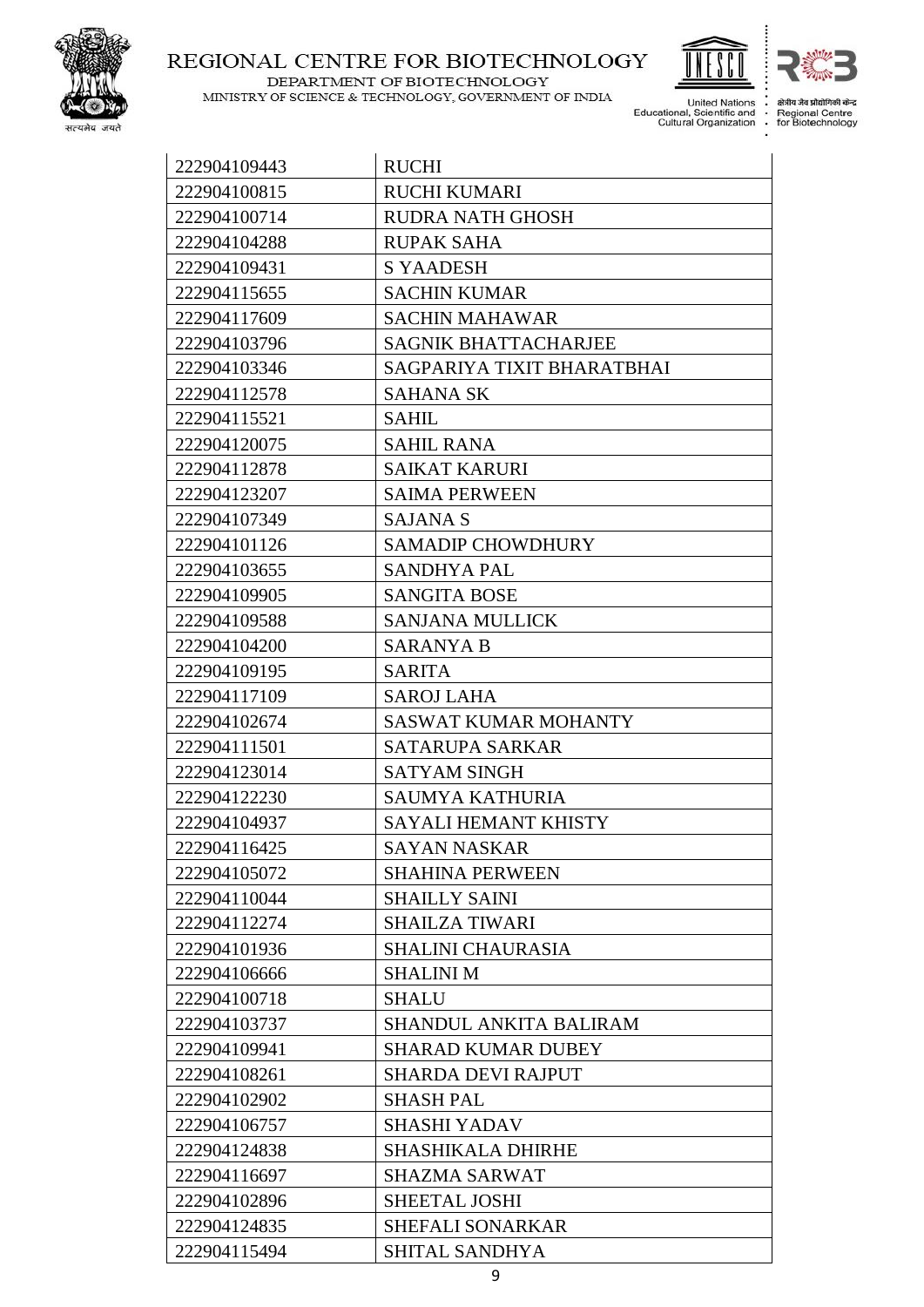

DEPARTMENT OF BIOTECHNOLOGY

MINISTRY OF SCIENCE & TECHNOLOGY, GOVERNMENT OF INDIA



United Nations<br>Educational, Scientific and<br>Cultural Organization J.  $\vdots$ 

क्षेत्रीय जैव प्रौद्यो ी केन्द Regional Centre<br>Fegional Centre<br>for Biotechnology

| 222904105445 | <b>SHIVA KUMAR TOMAR</b>     |
|--------------|------------------------------|
| 222904122806 | <b>SHIVAM PANDEY</b>         |
| 222904115831 | <b>SHIVANGI TANEJA</b>       |
| 222904101038 | <b>SHREYA SHREE</b>          |
| 222904104207 | <b>SHREYA TRIPATHI</b>       |
| 222904113895 | SHREYAS DEVENDRA RATNAPARKHI |
| 222904117374 | <b>SHREYOSI DEY</b>          |
| 222904100092 | <b>SHUBHAM CHAUHAN</b>       |
| 222904111507 | <b>SHUBHAM GHAI</b>          |
| 222904100242 | SHUBHAM JYOTI NAYAK          |
| 222904103877 | <b>SHUCHITA MISHRA</b>       |
| 222904111301 | <b>SHWETA MAHAPATRA</b>      |
| 222904100291 | <b>SIRANJEEVI R</b>          |
| 222904116848 | <b>SIVALINGAM A</b>          |
| 222904123671 | <b>SNEHA VERMA</b>           |
| 222904122001 | SOFIA QAMAR                  |
| 222904111757 | <b>SOHAM BHADRA</b>          |
| 222904110021 | SOMARGHYA BISWAS             |
| 222904100292 | <b>SONALI</b>                |
| 222904102045 | SONALI KUMARI MANHAS         |
| 222904100365 | SONALIKA GUPTA               |
| 222904120886 | <b>SONU VERMA</b>            |
| 222904117072 | <b>SOORAJ SIINI</b>          |
| 222904119019 | <b>SOUMYAK PAL</b>           |
| 222904123068 | <b>SOUNAK SINHA BABU</b>     |
| 222904112619 | <b>SOURABH</b>               |
| 222904103849 | <b>SOURADIP MUKHERJEE</b>    |
| 222904101037 | SOURAV MISRA                 |
| 222904100484 | <b>SPARSH SHARMA</b>         |
| 222904115564 | <b>SRIYA BOSE</b>            |
| 222904125495 | <b>SUBHAJIT BISUI</b>        |
| 222904105413 | <b>SUBHAJIT CHAKRABORTY</b>  |
| 222904100510 | <b>SUBHAM AGARWAL</b>        |
| 222904115565 | <b>SUBHAM DAS</b>            |
| 222904107838 | <b>SUCHETA DEY</b>           |
| 222904109318 | <b>SUDIKSHA</b>              |
| 222904100897 | <b>SUJATA</b>                |
| 222904115700 | <b>SUMAN</b>                 |
| 222904103423 | <b>SUMAN KALYAN DINDA</b>    |
| 222904106026 | <b>SUMIT REZ</b>             |
| 222904112652 | <b>SUNIL KUMAR</b>           |
| 222904100078 | <b>SUPRATIM GHOSH</b>        |
| 222904113074 | <b>SUPRIYA SHUKLA</b>        |
| 222904125909 | <b>SURAJ KUMAR DASH</b>      |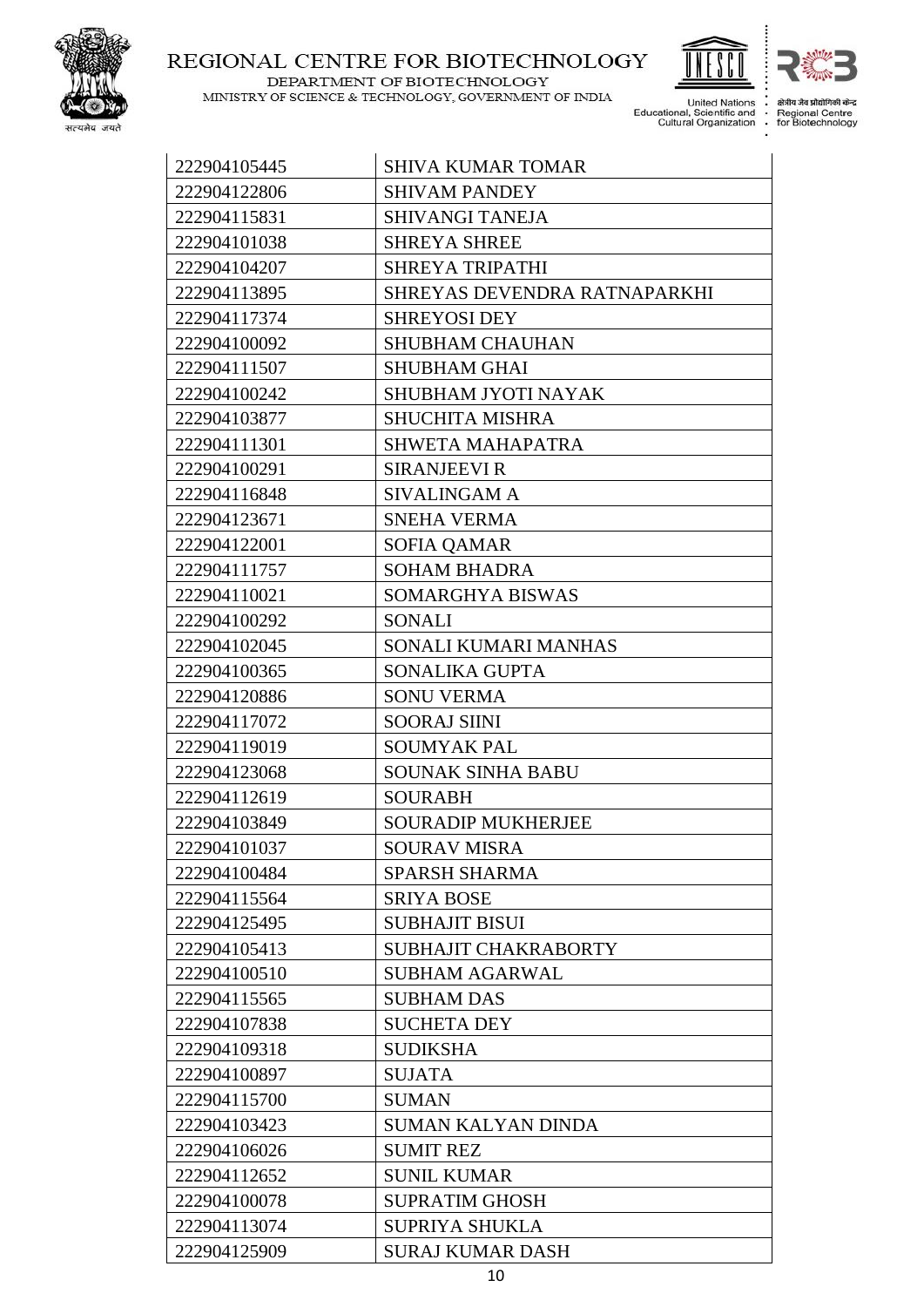

DEPARTMENT OF BIOTECHNOLOGY MINISTRY OF SCIENCE & TECHNOLOGY, GOVERNMENT OF INDIA United Nations<br>Educational, Scientific and<br>Cultural Organization J.  $\vdots$ 

 $\vdots$ 

क्षेत्रीय जैव प्रौद्यो ी केन्द Regional Centre<br>Fegional Centre<br>for Biotechnology

| 222904125998 | <b>SURENDHAR A</b>         |
|--------------|----------------------------|
| 222904101677 | <b>SUSHMITA SAHOO</b>      |
| 222904108158 | <b>SWAPNANIL DAS</b>       |
| 222904107857 | SWAPNAVA BASU              |
| 222904114631 | <b>SWAPNIL KUMAR SINGH</b> |
| 222904114161 | SWARNABHA CHOWDHURY        |
| 222904101685 | <b>SWARNADIP GHOSH</b>     |
| 222904103319 | <b>SWARNAV BHAKTA</b>      |
| 222904102168 | <b>SWATHIP</b>             |
| 222904109966 | <b>SWATI MANGLA</b>        |
| 222904105303 | <b>SWOMI BASU</b>          |
| 222904122910 | SYANANTH P S               |
| 222904121036 | <b>SYED KAVISH NIZAMI</b>  |
| 222904102850 | <b>TAMANNA YADAV</b>       |
| 222904114009 | <b>TANMOY DUTTA</b>        |
| 222904109565 | <b>TANU YADAV</b>          |
| 222904102069 | <b>TANVEER AHMAD MIR</b>   |
| 222904126323 | <b>TARUN KUMAR</b>         |
| 222904122239 | <b>TEJASHREE</b>           |
| 222904113136 | <b>THASNI FAZIL</b>        |
| 222904126725 | <b>UMA DAS</b>             |
| 222904107067 | UTKARSH TALUKDAR           |
| 222904114534 | UTTARAYAN DASGUPTA         |
| 222904120536 | VADIKICHARLA SRIKANTH      |
| 222904104552 | <b>VAISHALI SAINI</b>      |
| 222904118357 | <b>VICTOR SAMUEL I</b>     |
| 222904112644 | <b>VIJNA DANISH</b>        |
| 222904123753 | <b>VIKAS KUMAR</b>         |
| 222904106805 | VIKASH YADAV               |
| 222904125931 | <b>VIKRAM ADITYA</b>       |
| 222904100832 | <b>VIKRAM PORIA</b>        |
| 222904114152 | <b>VINOD KAMBLE</b>        |
| 222904117950 | <b>VIPASHU KAUSHAL</b>     |
| 222904101006 | <b>VISHAKHA</b>            |
| 222904100264 | <b>VISHAL DOGRA</b>        |
| 222904108984 | VISHAL MADANLAL ANGNANI    |
| 222904114595 | <b>VISHAL SINHA</b>        |
| 222904105259 | <b>VISHU</b>               |
| 222904104191 | VURUPUTURI RATNA MAHATHI   |
| 222904103288 | <b>WALKE ROHIT SURESH</b>  |
| 222904124577 | YOGESH KUMAR S             |
| 222904114736 | YOGYTA KUMARI              |
| 222904117169 | ZAREKAR RUPESH RAJENDRA    |
| 222904115711 | <b>ZIDHAN SUBAIR</b>       |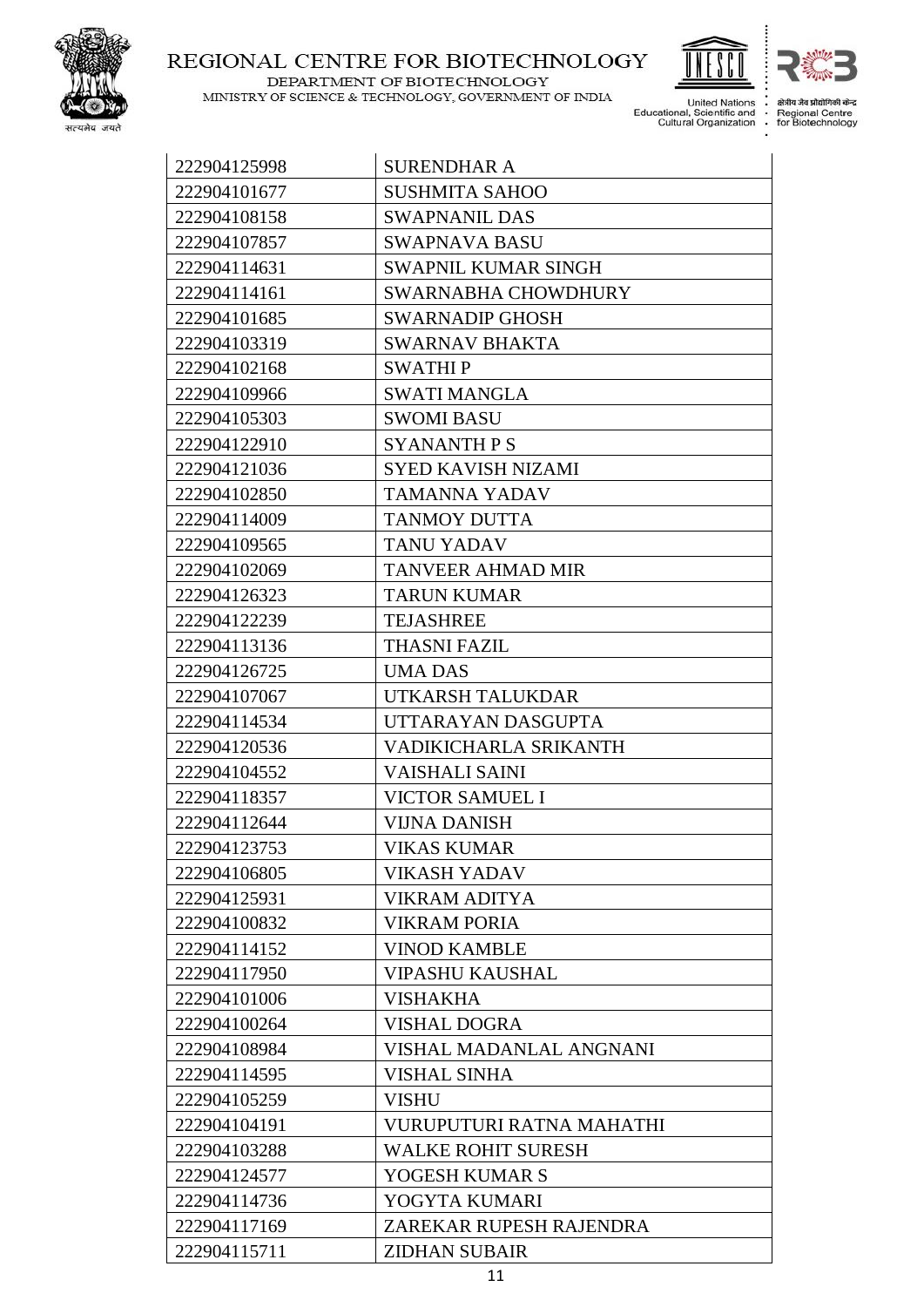

DEPARTMENT OF BIOTECHNOLOGY MINISTRY OF SCIENCE & TECHNOLOGY, GOVERNMENT OF INDIA



Regional Centre<br>for Biotechnology

### **LIST OF SHORTLISTED CANDIDATES UNDER CATEGORY – II**

| <b>Application Number</b> | <b>Candidate's Full Name</b>   |
|---------------------------|--------------------------------|
| 222904119449              | A SNEHA SHEELI                 |
| 222904107895              | A SOWMYA                       |
| 222904103385              | <b>AAINA</b>                   |
| 222904100456              | AAKANKSHA YADAV                |
| 222904114052              | <b>AAKASH SINGH</b>            |
| 222904120632              | <b>ABHISHEK KUMAR</b>          |
| 222904103818              | <b>ADITI GHOSH</b>             |
| 222904104546              | <b>ADITYA SHARMA</b>           |
| 222904117293              | <b>AKANKSHA GOTMARE</b>        |
| 222904109324              | <b>AKASH</b>                   |
| 222904115632              | AKSHATA GOPAL PAYGUDE          |
| 222904122209              | <b>ALKA CHOUDHARY</b>          |
| 222904103769              | <b>ANCHAL GUPTA</b>            |
| 222904123736              | <b>ANCHU VINOD</b>             |
| 222904122341              | <b>ANITA NANDI</b>             |
| 222904119228              | <b>ANJALI KUMARI</b>           |
| 222904118688              | <b>ANKITA SAIKIA</b>           |
| 222904112880              | <b>ANUP JHA</b>                |
| 222904117093              | ANUSHKA AMRESH RAGHUBANSI      |
| 222904106621              | <b>APOORVA RAJ</b>             |
| 222904111731              | ARCHISMITA KUNDU               |
| 222904105770              | ARGHYAJYOTI PRAMANIK           |
| 222904113037              | ARKAPRABHA ADHIKARI            |
| 222904120522              | <b>ARTI RATHORE</b>            |
| 222904115982              | <b>ARUNAJA K</b>               |
| 222904101165              | <b>ARYA SUKUMAR</b>            |
| 222904106663              | <b>ARYAN KUMAR</b>             |
| 222904112380              | <b>ASFA KAMAL</b>              |
| 222904101204              | <b>ASHISH CHAUHAN</b>          |
| 222904119142              | <b>ASHUTOSH KUMAR SINGH</b>    |
| 222904117136              | <b>ASWATHY KRISHNA U</b>       |
| 222904107577              | <b>AVIPSA DEY</b>              |
| 222904117798              | <b>AZIM AHMAD</b>              |
| 222904100086              | <b>BAISHALI TAMULI</b>         |
| 222904109701              | <b>BEAS MUKHERJEE</b>          |
| 222904110773              | <b>BHARTI</b>                  |
| 222904111216              | <b>BHAVIKA MEHTA</b>           |
| 222904103049              | <b>BIKRAM MAJHI</b>            |
| 222904112931              | <b>BIPLAB GHOSH</b>            |
| 222904107687              | <b>BISHAWAJIT KUMAR</b>        |
| 222904101348              | CHAKRABORTY AISHWARYA PARITOSH |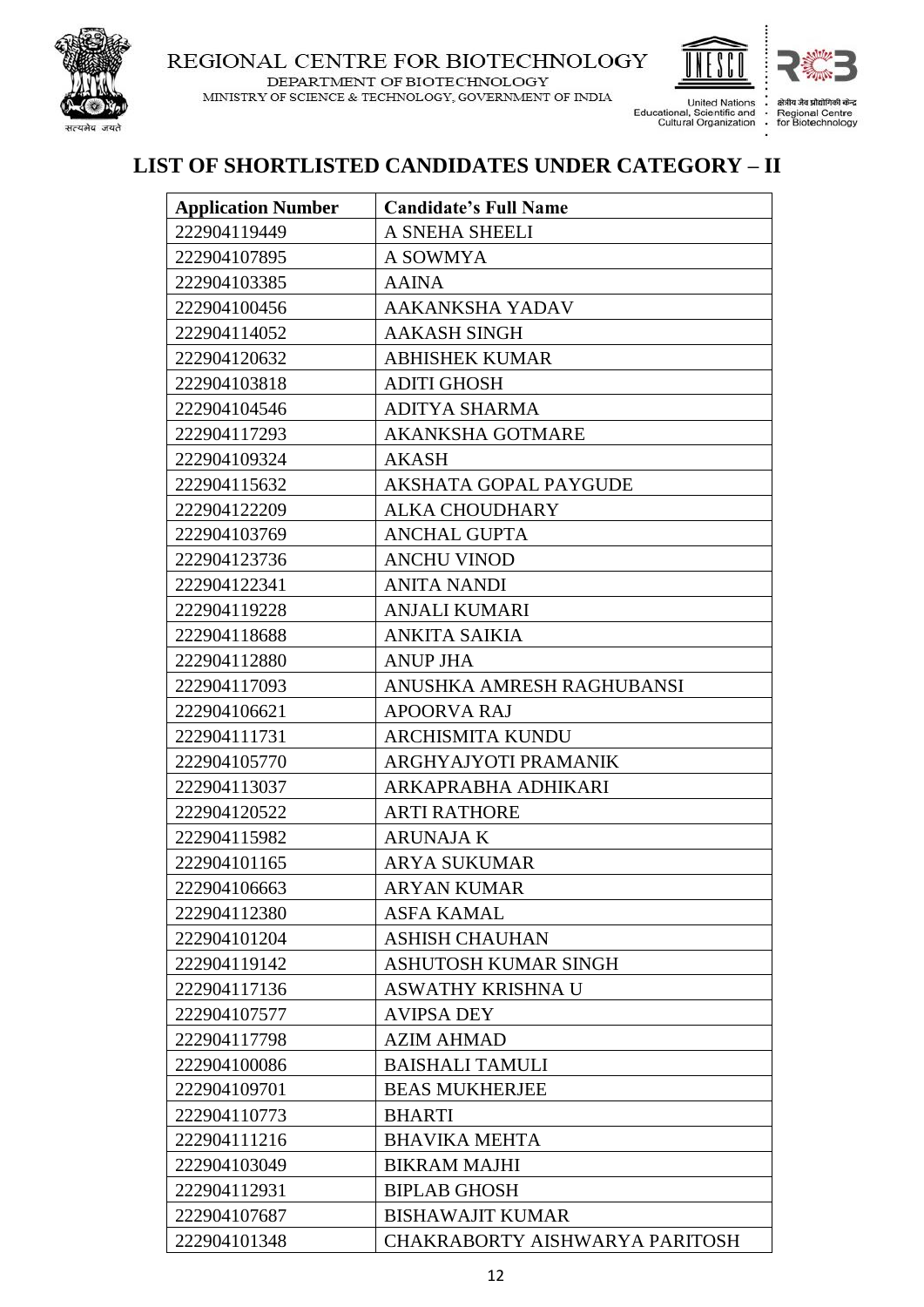

DEPARTMENT OF BIOTECHNOLOGY MINISTRY OF SCIENCE & TECHNOLOGY, GOVERNMENT OF INDIA United Nations<br>Educational, Scientific and<br>Cultural Organization  $\vdots$ 

क्षेत्रीय जैव प्रौद्यो । केन्द Regional Centre<br>for Biotechnology

| 222904101398 | CHANDAKA KAVYA DEEPIKA        |
|--------------|-------------------------------|
| 222904124205 | <b>CHANDRIMA BHARADWAJ</b>    |
| 222904100255 | <b>CHARAN SAI RAMIREDDI</b>   |
| 222904116409 | <b>CHITRA KESHWANI</b>        |
| 222904102177 | <b>DEEPAK DAS</b>             |
| 222904119124 | DEEPAK KUMAR MAHANTA          |
| 222904115890 | <b>DEEPALI GUPTA</b>          |
| 222904106296 | <b>DEEPALI VAID</b>           |
| 222904119724 | DEEPJYOTI KALITA              |
| 222904123145 | <b>DEVIKA A</b>               |
| 222904107404 | <b>DHRUVI VATS</b>            |
| 222904123022 | DIKSHA BISHT                  |
| 222904119532 | <b>DIPAK SHIL</b>             |
| 222904120324 | <b>DIPASREE SADHUKHAN</b>     |
| 222904102271 | DIVYA AGARAWAL                |
| 222904109130 | <b>DIVYANSHU AWASTHI</b>      |
| 222904125614 | <b>DURGESH GUPTA</b>          |
| 222904122450 | <b>ENIYA ML</b>               |
| 222904110395 | <b>GARGI DEY</b>              |
| 222904121693 | <b>GAYATRI KUMARI</b>         |
| 222904110490 | <b>GAYATRI SHARMA</b>         |
| 222904103945 | <b>GOKUL ARORA</b>            |
| 222904115971 | <b>GOPINATH P</b>             |
| 222904113715 | <b>GOURI KARAN</b>            |
| 222904106391 | <b>GYANENDRA KUMAR PATRA</b>  |
| 222904123196 | <b>HARIOM KUMAR VERMA</b>     |
| 222904112992 | HIMASHRI TALUKDAR             |
| 222904126100 | <b>IRBA AYANI</b>             |
| 222904122242 | <b>JHALAK AGGARWAL</b>        |
| 222904107405 | <b>JHUMA MANDAL</b>           |
| 222904101476 | <b>JYOTI</b>                  |
| 222904106791 | <b>JYOTI SOOD</b>             |
| 222904119303 | KANISHKA SRIVASTAVA           |
| 222904114413 | <b>KARANJIT TRIPURA</b>       |
| 222904121730 | <b>KARUNA REGMI</b>           |
| 222904103119 | <b>KIRTI</b>                  |
| 222904101868 | <b>KM HIMANI</b>              |
| 222904115735 | KORGAONKAR KAMLESH KIRTIKUMAR |
| 222904103803 | <b>KRISHNENDU MONDAL</b>      |
| 222904126413 | <b>LOKESH KUMAR SAINI</b>     |
| 222904110834 | <b>M KRUTHIKA</b>             |
| 222904110653 | <b>MADHUMITA KARMAKAR</b>     |
| 222904103324 | <b>MADHUSMITA SAHOO</b>       |
| 222904111771 | <b>MAHESH VAISHNAV</b>        |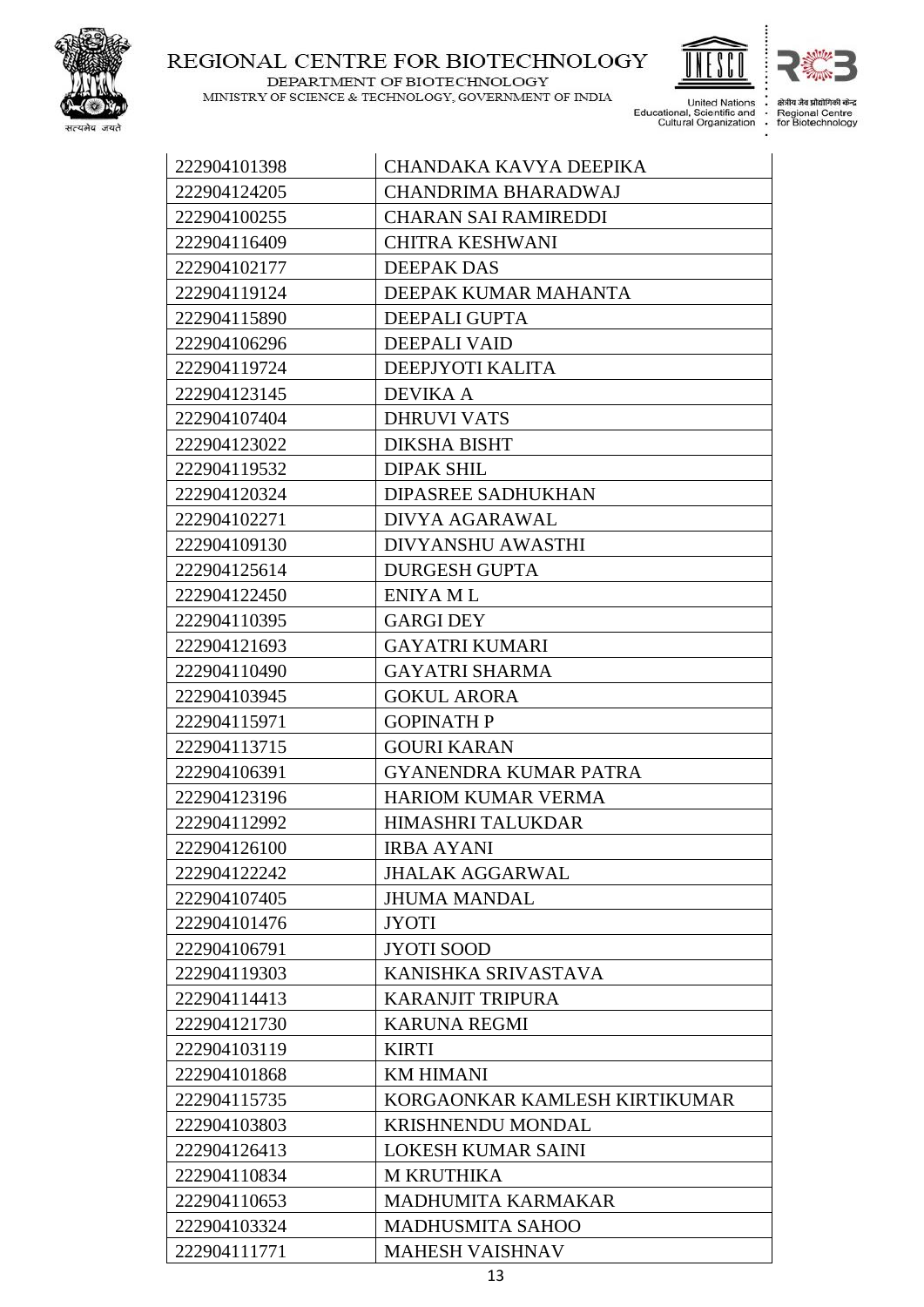

DEPARTMENT OF BIOTECHNOLOGY MINISTRY OF SCIENCE & TECHNOLOGY, GOVERNMENT OF INDIA United Nations<br>Educational, Scientific and<br>Cultural Organization 

 $\vdots$ 

क्षेत्रीय जैव प्रौद्योगिकी केन्द्र

Regional Centre<br>For Biotechnology

| 222904104169 | <b>MAITHILI SAWANT</b>    |
|--------------|---------------------------|
| 222904125567 | <b>MANALI GANGULY</b>     |
| 222904113348 | <b>MANISHA</b>            |
| 222904114296 | <b>MANISHA</b>            |
| 222904117838 | MANTRI MOHIT PURUSHOTTAM  |
| 222904115901 | <b>MANUKRITI CHAUHAN</b>  |
| 222904119014 | <b>MD AKRAM HOSSAIN</b>   |
| 222904114174 | <b>MEGHA JAISWAL</b>      |
| 222904101153 | <b>MEHER GUGNANI</b>      |
| 222904107495 | <b>MINAKSHI DUTTA</b>     |
| 222904111196 | <b>MOHIT SHARMA</b>       |
| 222904120480 | <b>MOHITA</b>             |
| 222904125245 | <b>MUHAMAD SHAFI</b>      |
| 222904108114 | <b>NAVEEN KUMAR</b>       |
| 222904118226 | <b>NAVEEN KUMAR SINGH</b> |
| 222904108181 | <b>NAZIM</b>              |
| 222904111574 | <b>NEELAM</b>             |
| 222904114311 | <b>NEHA</b>               |
| 222904100644 | <b>NEHA RAWAT</b>         |
| 222904125929 | <b>NIHAL SINGH</b>        |
| 222904100845 | <b>NIKITA</b>             |
| 222904106017 | <b>NISHA</b>              |
| 222904107444 | <b>OMKAR</b>              |
| 222904102424 | PALASKAR SHAHAJI DINESH   |
| 222904102550 | PANKAJ MAURYA             |
| 222904101856 | PARTIBHA PANCHAL          |
| 222904104549 | POTNURU GOURI SHANKAR DAS |
| 222904113382 | PRACHI BALIYAN            |
| 222904106696 | PRACHI GUPTA              |
| 222904108331 | PRANJAL VERMA             |
| 222904116608 | PRINCY K                  |
| 222904113738 | PRITHWIK BHOWMIK          |
| 222904102699 | <b>PRIYANKA</b>           |
| 222904115417 | PRIYANKA RAI              |
| 222904105845 | PRIYANKA YADAV            |
| 222904106044 | PRIYANSHU WALIA           |
| 222904124979 | PRUTHWIRAJ MOHANTY        |
| 222904114732 | PUJA RAY                  |
| 222904102341 | <b>PUNNAG SOM</b>         |
| 222904115400 | PUSHPITA SAHA             |
| 222904124589 | RAHUL M CHIRACKAL         |
| 222904103025 | <b>RAJARSHI ROY</b>       |
| 222904112140 | <b>RAMBHA JHA</b>         |
| 222904105956 | <b>RENU RANI</b>          |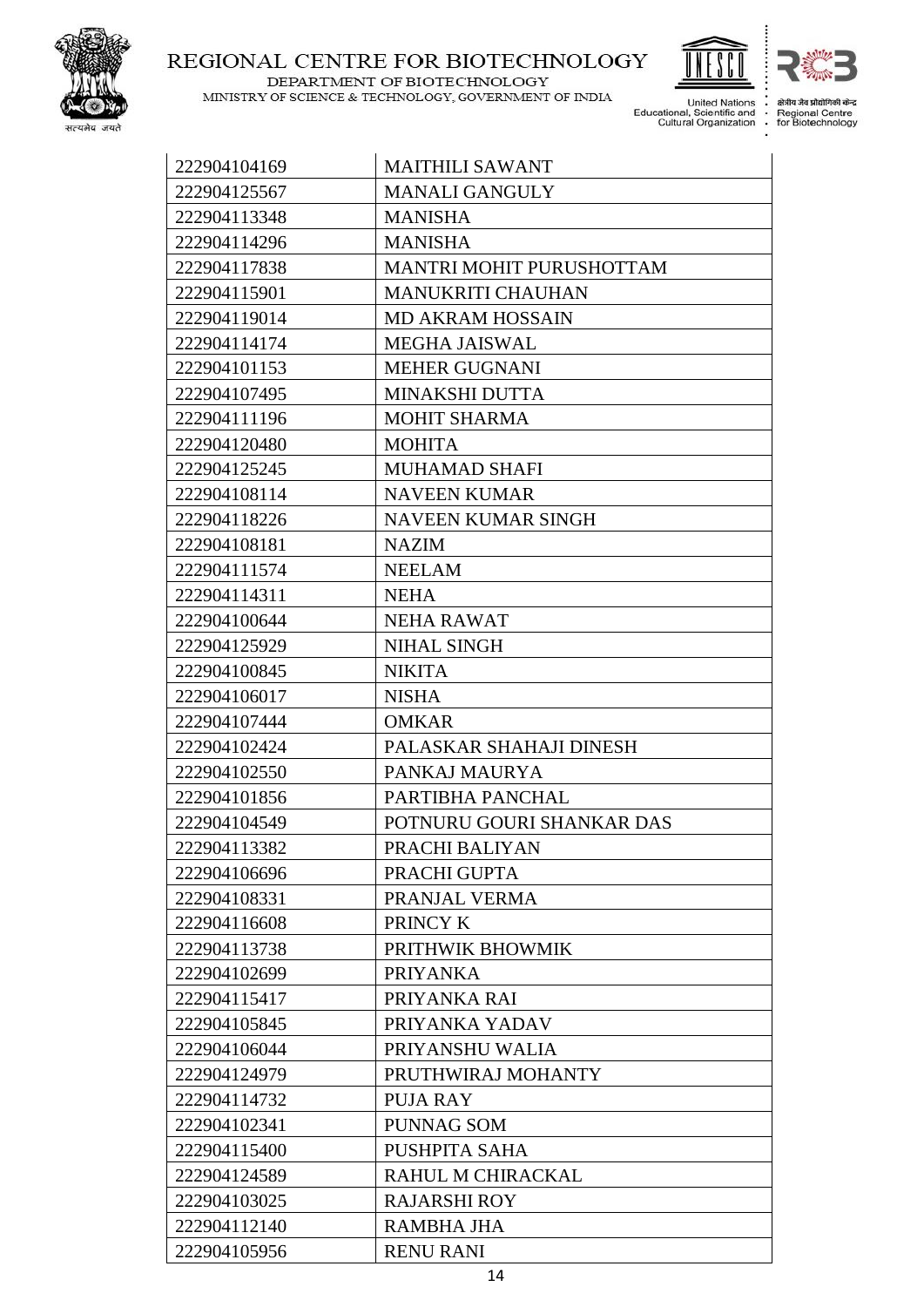

DEPARTMENT OF BIOTECHNOLOGY MINISTRY OF SCIENCE & TECHNOLOGY, GOVERNMENT OF INDIA United Nations<br>Educational, Scientific and<br>Cultural Organization J.  $\vdots$ 

 $\vdots$ 

क्षेत्रीय जैव प्रौद्यो ी केन्द Regional Centre<br>for Biotechnology

| 222904106380 | <b>RIYA BONGIRWAR</b>        |
|--------------|------------------------------|
| 222904108274 | <b>ROHIT SEN</b>             |
| 222904101033 | <b>SAGAR SENGUPTA</b>        |
| 222904115886 | <b>SAILESH S</b>             |
| 222904101271 | <b>SAKSHI RATHOR</b>         |
| 222904106501 | <b>SALMAN KHAN</b>           |
| 222904115999 | <b>SALONI SHARMA</b>         |
| 222904105731 | <b>SAMIRAN HAZRA</b>         |
| 222904109825 | <b>SANSKRITI SUMAN</b>       |
| 222904115993 | SAUMYA JAISWAL               |
| 222904114405 | <b>SAURAV SHARMA</b>         |
| 222904124570 | <b>SAWANT PRITEE ROHIDAS</b> |
| 222904110969 | <b>SEEMA</b>                 |
| 222904117245 | <b>SHARMISTA SAHA</b>        |
| 222904119674 | <b>SHASHI</b>                |
| 222904104028 | <b>SHEETAL</b>               |
| 222904102675 | <b>SHILPA SINHA</b>          |
| 222904114113 | <b>SHIMRAN YADAV</b>         |
| 222904103645 | <b>SHIWANGI SINGH</b>        |
| 222904120380 | <b>SHRADDHA S HEGDE</b>      |
| 222904107978 | <b>SHREYA</b>                |
| 222904108020 | SHREYA SRIVASTAVA            |
| 222904106301 | <b>SHUBHAM</b>               |
| 222904101000 | <b>SHUBHAM KUMAR</b>         |
| 222904107167 | SHUBHANGI SANGWAN            |
| 222904114362 | SHUBHASHRI PARUA             |
| 222904107526 | <b>SHUBHI YADAV</b>          |
| 222904117827 | SHUVAM MANDAL                |
| 222904111310 | <b>SMRITI</b>                |
| 222904123078 | <b>SOMANATH BARAL</b>        |
| 222904122722 | <b>SOMENATH PAUL</b>         |
| 222904122334 | <b>SOMNATH BASAK</b>         |
| 222904101017 | <b>SOURAV SHUKLA</b>         |
| 222904100770 | SOWMYAPRIYA R                |
| 222904115286 | <b>SRUTHI S R</b>            |
| 222904107235 | SUBALAKSHMI.K.P              |
| 222904121469 | <b>SUBASHANI</b>             |
| 222904107654 | <b>SUBHAJIT PAL</b>          |
| 222904108446 | <b>SUBHANKAR KUNDU</b>       |
| 222904121616 | <b>SUCHARITA SEN</b>         |
| 222904118386 | <b>SUDESHNA MAITY</b>        |
| 222904120042 | <b>SULTAN AHMED</b>          |
| 222904105747 | <b>SUMAN SINGH</b>           |
| 222904116155 | <b>SUNIL KUMAR</b>           |